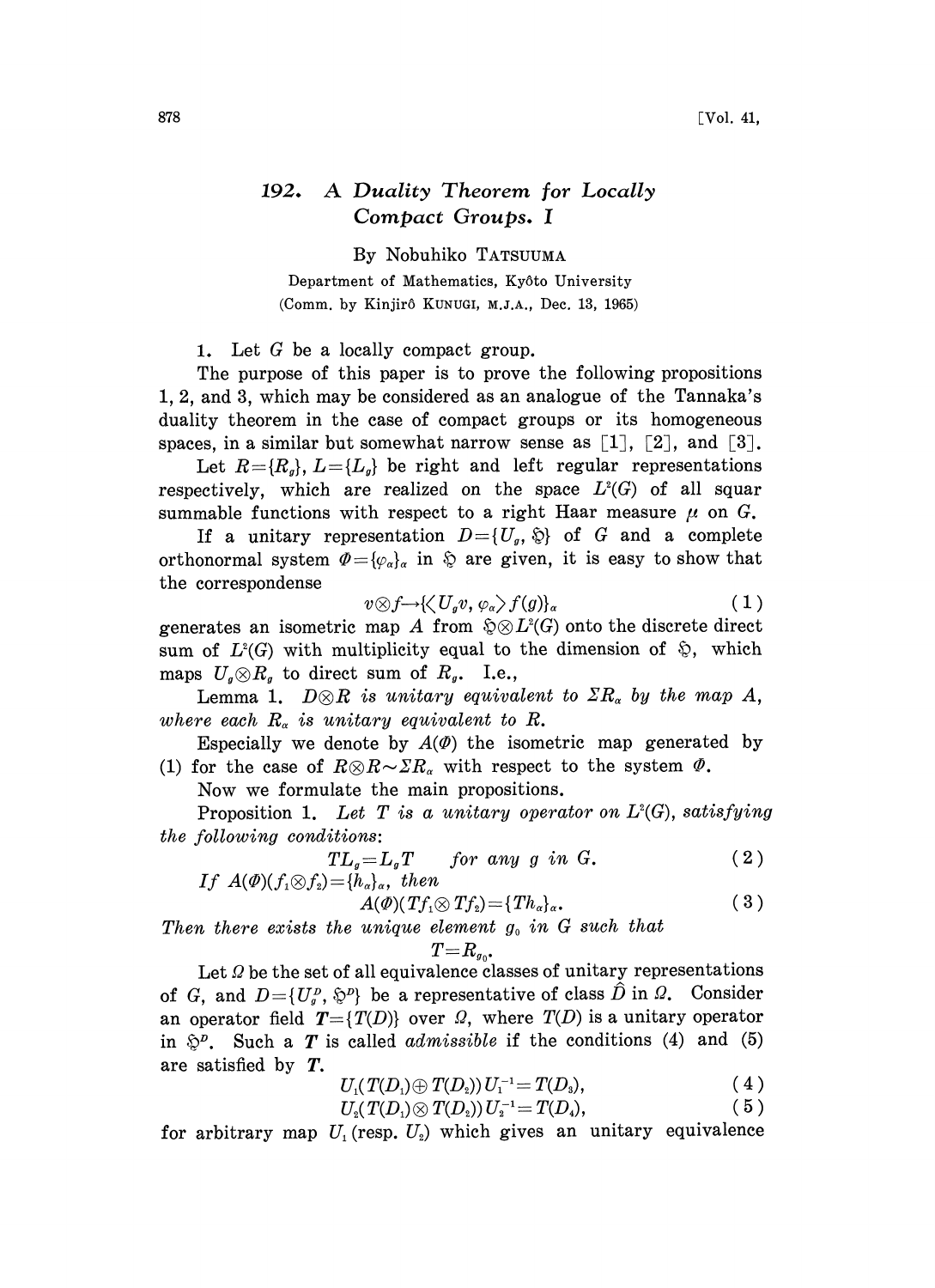between  $D_1 \oplus D_2$  (resp.  $D_1 \otimes D_2$ ) and  $D_3$  (resp.  $D_4$ ).

For any fixed g in G,  $U_q = {U_q(D)}$  gives an example of such an operator field. And the totality  $\Re$  of admissible operator fields becomes a group with the natural multiplication of operators in each component.

By the application to the equivalence classes in  $\Omega$  which contain  $R$ and  $R\otimes R$ , (4) and (5) lead us to (2) and (3) of proposition 1.

Lemma 2. Let  $T$  be an admissible operator field such that  $T(R)=R<sub>a</sub>$  for some g in G,

then

 $T=U_q$ .

In fact, let  $T_0 = TU_s^{-1}$ , then  $T_0$  is an admissible operator field, such that  $T_0(R)$  is the identity operator on  $L^2(G)$ . From lemma 1 and admissibility of  $T_0$ , we have,

 $(T_0(D)v\otimes f)=(v\otimes f),$  for any v in  $\mathfrak{S}^p$  and f in  $L^2(G)$ . Obviously such an operator  $T_0(D)$  must be the identity operator on  $\mathfrak{D}^{\nu}$ . g.e.d.

Proposition 2.  $\Re$  coincides with G; in other words, for any admissible operator field  $T$  there is the unique element  $g_0$  in G such that

$$
\textit{\textbf{T}}=\textit{\textbf{U}}_{\scriptscriptstyle g_0}
$$

2. Now we shall prove the proposition 1.

Hereafter we denote by  $C_0(G)$  the space of all continuous functions with compact carriers on G.

Lemma 3. The condition (3) results following.

 $T(hf)=T(h)T(f)$ , for any h in  $C_0(G)$  and f in  $L^2(G)$ .

In fact, applying (3) to the map (1), in which  $v, f$  are any elements of  $L^2(G)$ , we get for any  $\alpha$ ,<br>  $\langle R_g Tv, \varphi_\alpha \rangle Tf(g) = T(\langle R_g v, \varphi_\alpha \rangle f)(g)$ . (6)

$$
\left\langle R_{g}Tv,\varphi_{\alpha}\right\rangle Tf(g)=T(\left\langle R_{g}v,\varphi_{\alpha}\right\rangle f)(g). \tag{6}
$$

Because of arbitrariness of the system  $\Phi$ , (6) is true even if we replace  $\varphi_{\alpha}$  by any function  $\varphi$  in  $L^{2}(G)$ , so writing the scalar product by integral form and

$$
\int (Tv)(g_1g)\overline{\varphi(g_1)}d\mu(g_1)Tf(g)=T\Big(\Big(v(g_1g)\overline{\varphi(g_1)}d\mu(g_1)f\Big)(g).
$$
 (7)

Now we take the limit in which  $\varphi$  tends to the Dirac's measure  $\delta$ on the unit element e of G, for v in  $C_0(G)$ , then

$$
(Tv)(Tf) = T(vf). \t\t(8)
$$

$$
\boldsymbol{\mathrm{q.e.d.}}
$$

Let E be a  $G_{\delta}$ -compact set in G. Then there exists  $\psi_E$  in  $C_0(G)$ such that  $0 \leq \psi_E(g) \leq 1$ , and  $E = \{g; \psi_E(g)=1\}$ . Then  $T(\psi_E^*) \to T(\chi_E)$  $(n \rightarrow \infty)$ , and for any f in  $L^2(G)$ , considering  $\psi_{\mathbb{F}}^n$  as h in lemma 3, we get

$$
T(\chi_{E}f)=T(\chi_{E})T(f), \qquad \text{a.e. }\mu. \qquad (9)
$$

Especially  $T(\chi_{\scriptscriptstyle B})=T(\chi_{\scriptscriptstyle B}\chi_{\scriptscriptstyle B})=T(\chi_{\scriptscriptstyle B})T(\chi_{\scriptscriptstyle B}),$  a.e. $\mu$ . I.e., there exists a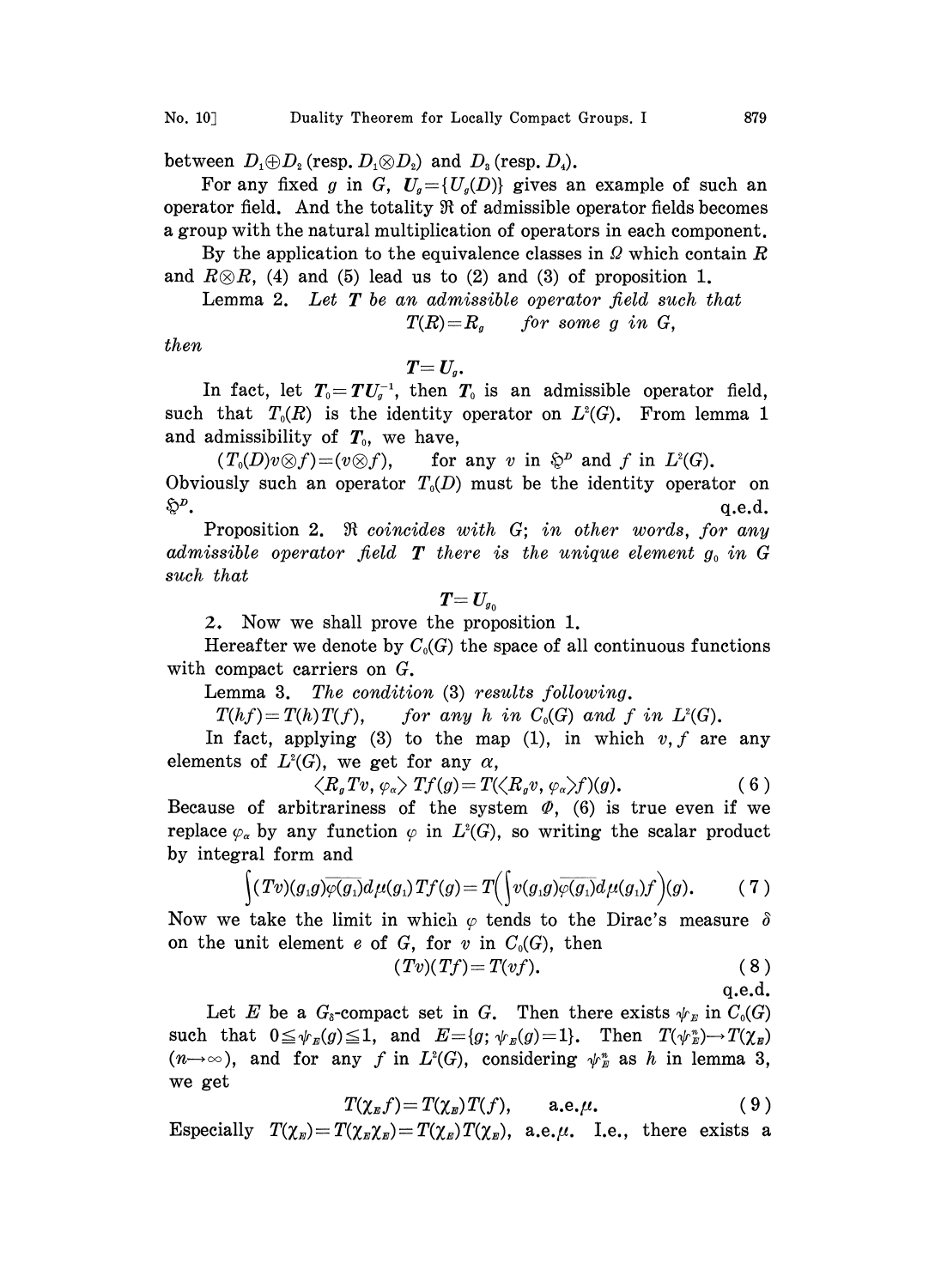880 N. TATSUUMA [Vol. 41,

measurable set  $T(E)$ , and  $T(\chi_E) = \chi_{T(E)}$ . And it is immediate that

$$
\mu(T(E)) = \mu(E),\tag{10}
$$
\n
$$
(E, \cap E) \sim \Gamma(T(E) \cap T(E))\tag{11}
$$

$$
T(E_1 \cap E_2) \sim [T(E_1) \cap T(E_2)], \qquad (11)\\ T(gE) \sim gT(E), \qquad (12)
$$

where  $A \sim B$  means that A coincides with B except  $\mu$ -null set. Consider the function  $\varphi$  in  $C_0(G)$  as follows,

$$
\varphi(g) = \int \chi_E(g_1) \chi_E(g_1 g) d\mu(g_1) = \mu(E \cap Eg^{-1}). \tag{13}
$$

Then from (2),

$$
T\varphi)(g) = \int \chi_{E}(g_{1})(T\chi_{E})(g_{1}g)d\mu(g_{1}) = \int \chi_{E}(g_{1})\chi_{T(E)}(g_{1}g)d\mu(g_{1})
$$
  
=  $\mu(E \cap T(E)g^{-1}).$  (14)

So  $T\varphi$  is a continuous function of g.

Lemma 4. (Iwahori)

$$
||h||_{\infty} = ||Th||_{\infty}, \quad \text{for any } h \text{ in } C_0(G). \tag{15}
$$
\n
$$
||h||_{\infty} = ||Th||_{\infty} \text{ from in } L^p(G)\text{-space, then}
$$

Denote by  $|| \t||_p$  the norm in  $L^p(G)$ -space, then

$$
||\,\,T(h)\,||^{2p}_{2p} = ||\,\,T(h)^p\,||^2_2 = ||\,\,T(h^p)\,||^2_2 = ||\,h^p\,||^2_2 = ||\,h\,||^{2p}_{2p},
$$

taking the limits of 2p-roots of both sides for  $p \rightarrow \infty$  and we get the lemma,  $q.e.d.$ 

From lemma 4,

$$
\sup |T\varphi| = ||T(\varphi)||_{\infty} = ||\varphi||_{\infty} = \max |\varphi| = \varphi(e) = \mu(E).
$$
  
There are two possibilities.

(1) There exists  $g_0$  such that  $T\varphi(g_0)=\mu(E)$ .

(2) There exists a diverge sequence  ${g_i}$  such that  ${T\varphi(g_i)}$ increase to  $\mu(E)$ .

But the second case is excluded. In fact, if (2) is true, then for sufficiently large N,  $T\varphi(g_i) > (1/2)\mu(E)$ ,  $(j \ge N)$ , while the compactness of E assures existence of  $j(\geq N)$  such that  $E g_j g_N^{-1} \cap E = \phi$ . So,  $\mu(E) = \mu(T(E)) = \mu(T(E)g_{N}^{-1}) \geq \mu(E \cap T(E)g_{N}^{-1}) + \mu(Eg_{j}g_{N}^{-1} \cap T(E)g_{N}^{-1})$ 

$$
=T\varphi(g_{\scriptscriptstyle N})\!+\!\mu(E\cap\,T(E)g_{\scriptscriptstyle j}^{\scriptscriptstyle -1})\!=\!T\varphi(g_{\scriptscriptstyle N})\!+T\varphi(g_{\scriptscriptstyle j})
$$

 $>(1/2)\mu(E) + (1/2)\mu(E) = \mu(E).$ 

That is contradiction.

For the only case (1),  $\mu(E \cap T(E)g_0^{-1})=\mu(E)$ , and from (10),  $E \sim T(E)g_0^{-1}$ , therefore we can put

$$
T(E)=Eg_0.
$$
 (16)

Let  ${E_{\alpha}}$  be a fundamental system of  $G_{\delta}$ -compact neighborhoods of e in G. For each  $E_{\alpha}$ , there exists  $g_{\alpha}$  satisfying (16). If  $\mu(E_{\alpha} \cap E_{\beta}) \neq$ 0, then from (11)  $0 \neq \mu(T(E_{\alpha}) \cap T(E_{\beta}))=\mu(E_{\alpha}g_{\alpha} \cap E_{\beta}g_{\beta})$ , so  $g_{\alpha}g_{\beta}^{-1} \in$  $E_{\alpha}^{-1}E_{\beta}$ . This fact means that the family  $\mathfrak{F} = \{F_{\alpha} = \{g_{\beta}; E_{\beta} \subseteq E_{\alpha}\}\}\$  $\mathfrak{F} = \{F_\alpha = \{g_\beta; E_\beta \subseteq E_\alpha\}\}\$ <br>plete space *G*. Consetrary *h* in  $C_0(G)$ , constructs a base of Cauchy filter in the complete space  $G$ . Consequently  $g_{\alpha}$  converges to an element  $g_{\tau}^{-1}$  in G.

Now consider the function  $h_{\alpha}$  for an arbitrary h in  $C_0(G)$ ,

$$
h_{\alpha}(g)\!=\!(1/\mu(E_{\alpha}))\Big\{h(g_1^{-1})\chi_{_{E_{\alpha}}}(g_1g)d\mu(g_1),
$$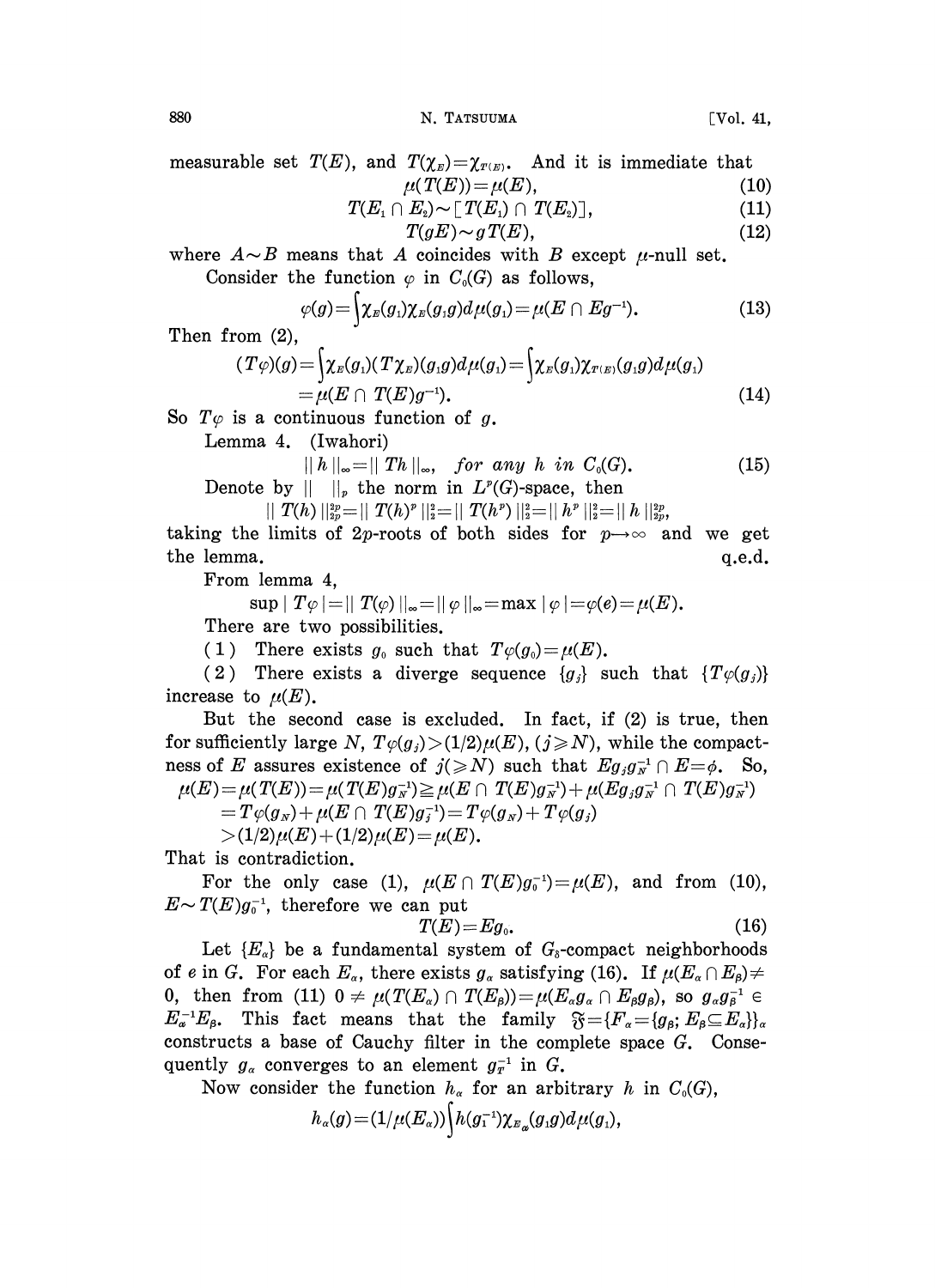then

$$
(Th_{\alpha})(g) = (1/\mu(E_{\alpha})) \Big\{ h(g_1^{-1}) \chi_{T(E_{\alpha})}(g_1g) d\mu(g_1)
$$
  

$$
= (1/\mu(E_{\alpha})) \Big\{ h(gg_{\alpha}^{-1}g_1^{-1}) \chi_{E_{\alpha}}(g_1) d\mu(g_1).
$$

Taking the limits of both sides for  $E_{\alpha} \rightarrow e e$ , and we get,

$$
Th = R_{g_T}h, \qquad \text{for any } h \text{ in } C_0(G).
$$

While T is isometric by assumption and  $C_0$  is dense in  $L^2(G)$ , then  $Tf=R_{g,T}f$ , for any f in  $L^2(G)$ .

This completes the proof of proposition 1.

3. In [2], Mr. and Mrs. Iwahori gave a formulation of an extension of Tannaka duality theorem for homogeneous spaces of compact groups. Here we shall prove similar results for a homogeneous space  $H\backslash G$  in which H is a compact subgroup of locally compact group G as in  $\lceil 2 \rceil$ .

Denote by  $N$  the normalizer of  $H$  in  $G$ , then any element  $n$  in N give a unitary operator on  $L^2(H\backslash G)$ , defined by

$$
(L_n f)(\widetilde{g}) = f(\widetilde{n}g),\tag{17}
$$

where  $\nu$  is a quasi-invariant measure on  $H\backslash G$ , defined by  $\nu = \Lambda(g)\nu_0$ for  $\Delta(g) = (d\mu/d\mu_i)(g)$  (module of right and left Haar measures on G), and invariant measure  $\nu_0$  on  $H\backslash G$ . And  $\tilde{g}$  is the image of g by the canonical map  $\pi$  from G to H $\backslash$ G. Then a representation  $\{U_g\}$  of G on  $L^2(H\backslash G)$  is given by

$$
(U_{g_0}f)(g) = (\varDelta(g_0))^{1/2} f(gg_0).
$$

Proposition 3. Let  $\mathfrak{S}$  be the set of all such unitary operators T on  $L^2(H\backslash G)$  that

$$
T(f_1)T(f_2)=T(f_1f_2), \qquad \text{for any } f_1 \text{ in } C_0(H\backslash G), \text{ and} \qquad \text{any } f_2 \text{ in } L^2(\mathbb{H}\backslash G), \qquad (18)
$$

$$
TU_g = U_gT, \qquad \text{for any } g \text{ in } G. \tag{19}
$$

Then the map  $B$  which maps n in  $N$  to  $L_n$  is a homomorphism of N onto  $\mathfrak{S}$ , and the kernel of B is H.

Remark. The assumption of proposition 3 follows from the reductivity of T for the Kronecker product between the regular representation of  $G$  and the induced representation of  $G$  by the trivial representation of  $H$ , as in the proof of proposition 1.

Proof of proposition 3. It is sufficient to prove only that  $B$  is onto. The same arguments as in 2 are available. And we get the same formulae (10) and (11) for any  $G_8$ -compact set E in  $H\backslash G$ . Instead of  $\varphi$  in (12), we put,

$$
\varphi(\widetilde{g}) = \mu_{l}(\widetilde{E} \cap g^{-1}\widetilde{E}) = \begin{cases} \chi_{\widetilde{E}}(g_{0})\chi_{\widetilde{E}}(gg_{0})d\mu_{l}(g_{0}), \\ \text{for the set } \widetilde{E} = \pi^{-1}(E), \end{cases}
$$
 (20)

and consider  $T\varphi$  in the same way. So we can conclude the existence